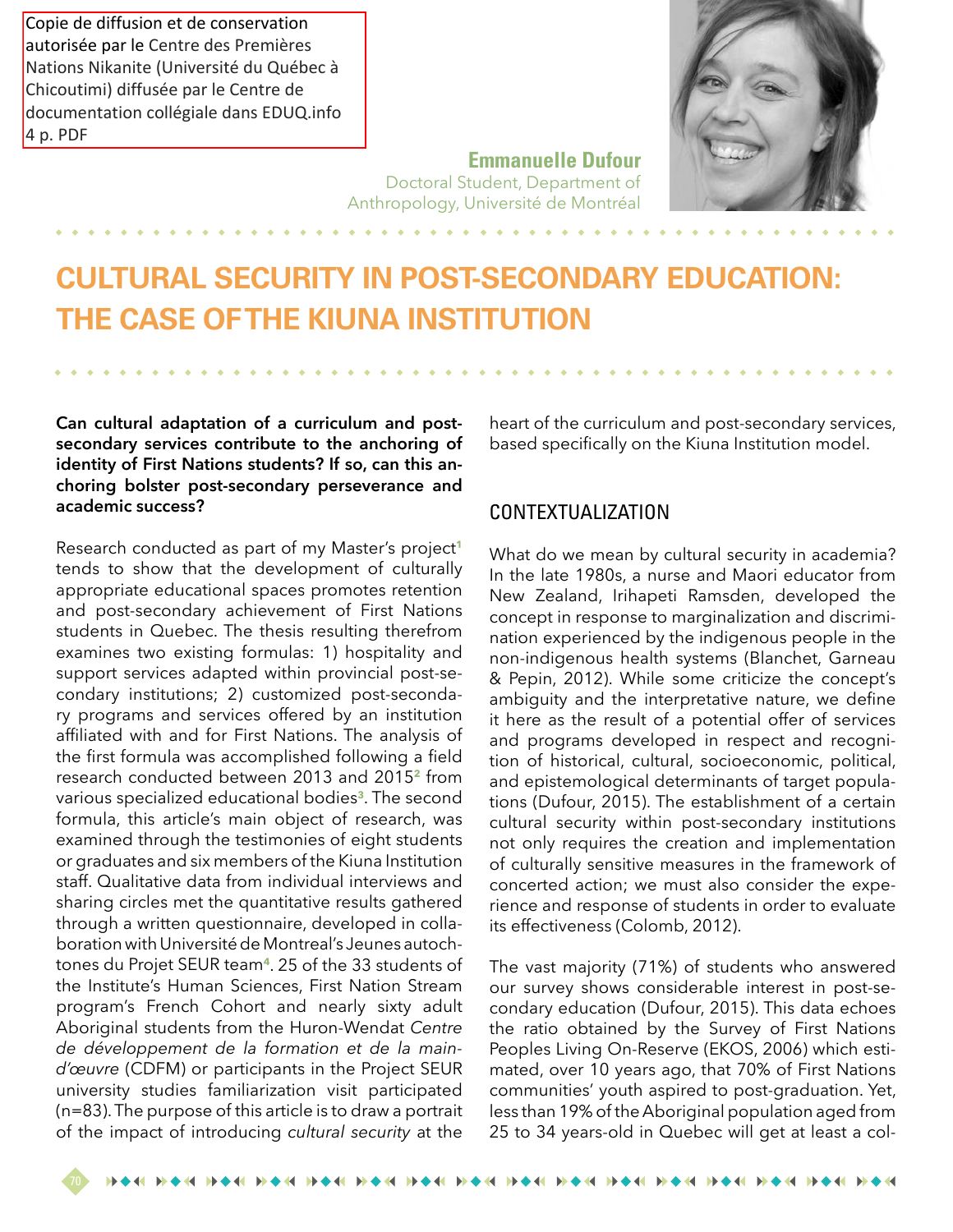lege degree (Canada, 2008). Numerous obstacles to Aboriginal graduation are documented in the literature. However, the fear of not succeeding is the main obstacle mentioned by over half of respondents (see table below, data derived from Dufour, 2015)**<sup>5</sup>**.

This finding comes as no surprise. Many participants stressed that post-secondary education, more specifically university studies, project an image of inaccessibility. Those from the Kiuna Institution, for their part, seem to have a confidence level twofold higher than that of their counterparts in terms of their academic and professional success. This analysis, which is not solely founded on quantitative basis, nevertheless appears reinforced by the testimonies collected. Thus, if we subtract the answers provided by the 25 Kiuna students, we find that the proportion of Aboriginal students who identified fear of failing as a potential obstacle to success reaches a comfortable majority of 68%. However, students surveyed selected components that can contribute to their post-secondary success, such as personal motivation, financial assistance, the idea of being part of the betterment of their community, etc. A certain number of them correspond to particular cultural security criteria within the post-secondary project. Participants generally aspire to a school environment that recognizes their special needs and schooling that takes greater account of the role and contributions of autochthonous peoples from yesterday to today. These results agree with those published by Joncas (2013) whereby a

substantial proportion of persevering academics participating in his study at the *Université du Québec à Chicoutimi* (UQAC) were in favour of: 1) attending a post-secondary institution created by and for native people; 2) benefiting from more opportunities and networking spaces with other Aboriginal students of the university (2013, p. 153). In recent years, Hospitality and support services, as well as autochthonous curriculum or customized to the needs of communities, have been growing in demand in CEGEPs and Quebec universities. Now, the Kiuna Institution remains to this day the only Quebec post-secondary**<sup>6</sup>** institution designed by and for First Nations.

#### KIUNA INSTITUTION: "A SCHOOL MADE FOR US"**<sup>7</sup>**

Kiuna Institution presents curricula and teaching approaches adapted to the cultures and realities of First Nations. The bilingual Human Sciences-First Nation Stream program in which were registered, in 2014, 51 Atikamekw, Innu and Mohawk students, but also Huron-Wendats, Abenakis, Anicinabes, Crees, Maliseets and others, leads to a college diploma issued by the *Ministère de l'Éducation et de l'Enseignement supérieur* (MEES). It fosters a secure attachment through the exploration of three key themes: identity, community, and society. Cultural security therefore irrigates all aspects of the post-secondary education project.



#### **ANTICIPATED OBSTACLES (%)**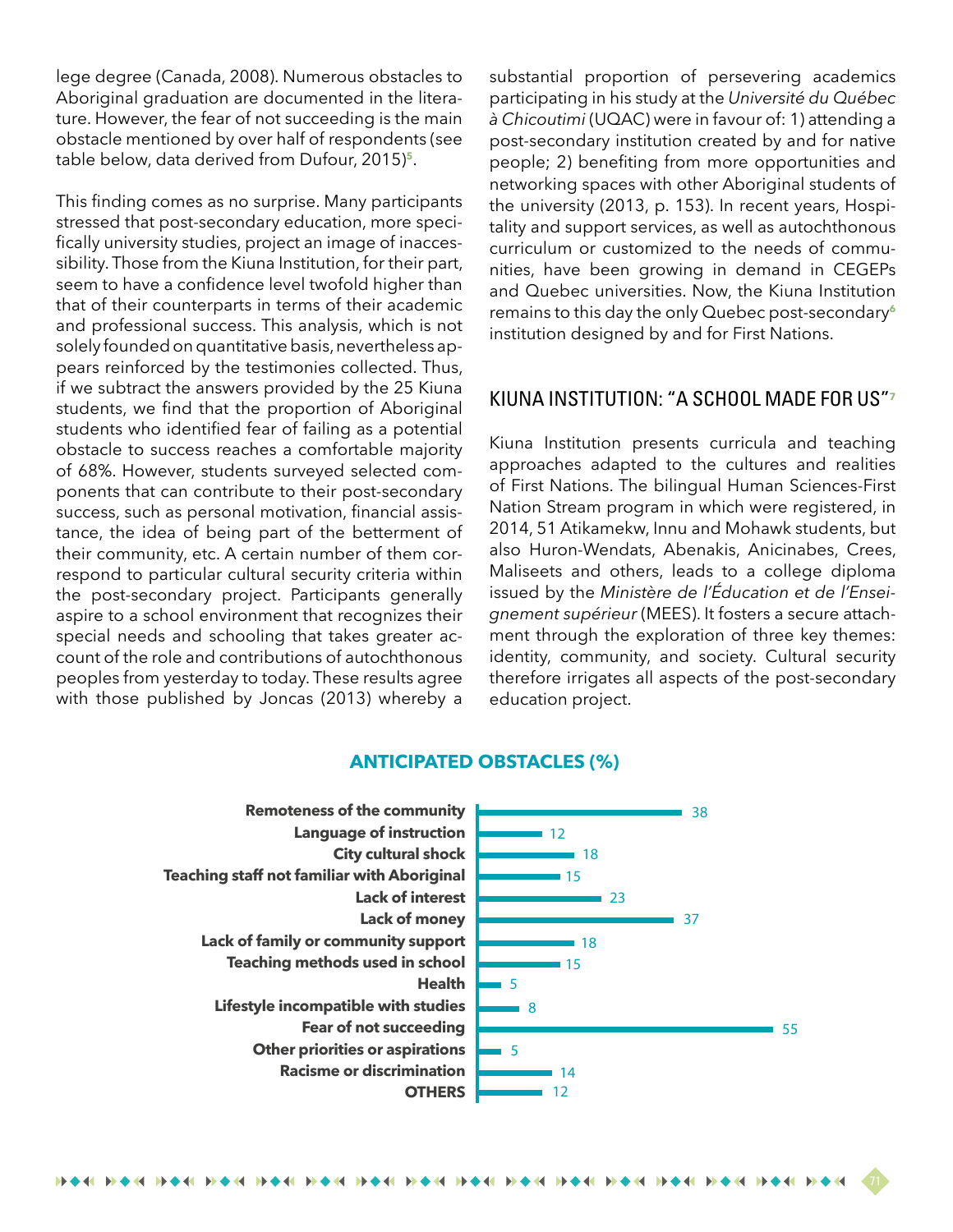By studying History, cultures, and policies characterizing the First Nations' socio-economic development, students are able to better contextualize the issues facing their families and communities, to then be invited to position themselves in relation to the latter. Through educational activities and outings, students also have access to heritage and Aboriginal cultural practices, of which some were deprived of because of the colonial context.

> *I was cut off from my culture all my life until recently […]. Motivation in school also stems from identity affirmation we found in Kiuna […], that's what allows dropouts like me to focus on our true values!* (Jaimee, Attikamek and Quebecer, 21)

Thus, by comings and goings between so-called traditional and contemporary practices, the Kiuna educational project endeavours to maintain its own transversal objective of cultural continuity ensuring the integration of sociocultural realities and experiences of student populations in school curricula and teaching methods. This objective is consistent with the indigenous Mastery spirit of autochthonous education which, in 1972, recommended that be instilled in Aboriginal peoples the values and "the knowledge necessary for self-pride and understanding of themselves and the world that surrounds them", in a context of cultural transmission, but also survival in modernity (IFAC, 1972, p. 1). The Institute's limited dimensions, which promotes a certain proximity in a given linguistic cohort and personalization of relations with administrative, support and teaching staff, helps strengthen cultural security within the school project. The community thus created, just as the Pan-Indian type identification, acts as an additional protective factor linking people with a sense of shared solidarity. In all 25 participants, this institutional anchoring is achieved through a strong interest in post-secondary education and more specifically for the current college tuition as well as a retention rate of over 86% (Kiuna College, 2014). Along the same lines, the fact that they have been proportionately more numerous than other participants to determine the importance of learning in their conception of education suggests that cultural relevance can lead to a better appreciation of the value of training (Dufour, 2015). Post-secondary education within a program that is culturally compatible with students is not perceived as a mere obstacle course against which one must exercise a great deal of resilience, but as an opportunity for personal and collective

enrichment, even an identitarian adjustment, whose benefits may be conjugated in the present. Secure attachment to the culture and the community will act in turn as a launching ramp for various levels of individual and collective successes. We then anticipate that Kiuna Institution students and graduates can in turn guaranty the success of a new autochthonous leadership, both in communities in cities, as have done before them several students of the late Manitou College in La Macaza. Note that the answers to the written questionnaire of Human Sciences—First Nations program students reveal that they have great interest in professions requiring some leadership such as teachers (56%), lawyers or judges (40%), politicians, leaders or advisors (32%) (Dufour, 2015).

#### CONCLUSION

In the fall of 2015, the majority of graduates of Kiuna Institution First Nations program were registered in a provincial or national university. Some took a pause to return to their communities, while others progressed to university in the next academic term. Some students chose transitional courses in the hope of improving their academic record and be admitted to limited-enrolment programs, while others have turned to new universities and new post-secondary programs more suited to their priorities and individual interests. Overall, the surveyed graduates attest to have successfully integrated and acknowledge that their passage in Kiuna prepared them well for their university career, on both the academic and identity aspects:

> *I do not know what happened, but back in a large Quebec academic institution [University of Trois-Rivières] is very different today than in 2007 […]. It must be because well… Kiuna gave me back my pride: my pride in being Aboriginal. I have more faith in myself, in what I am.* (Annick, Attikamek, 28)

Finally, it should be noted that several participants have claimed to focus or even redirect their academic exploration based on the presence of Aboriginal student community or on the availability of culturally appropriate services. This data allows to particularly emphasize the importance of promoting and financing structures to ensure cultural security of Aboriginal students in all Quebec post-secondary institutions.